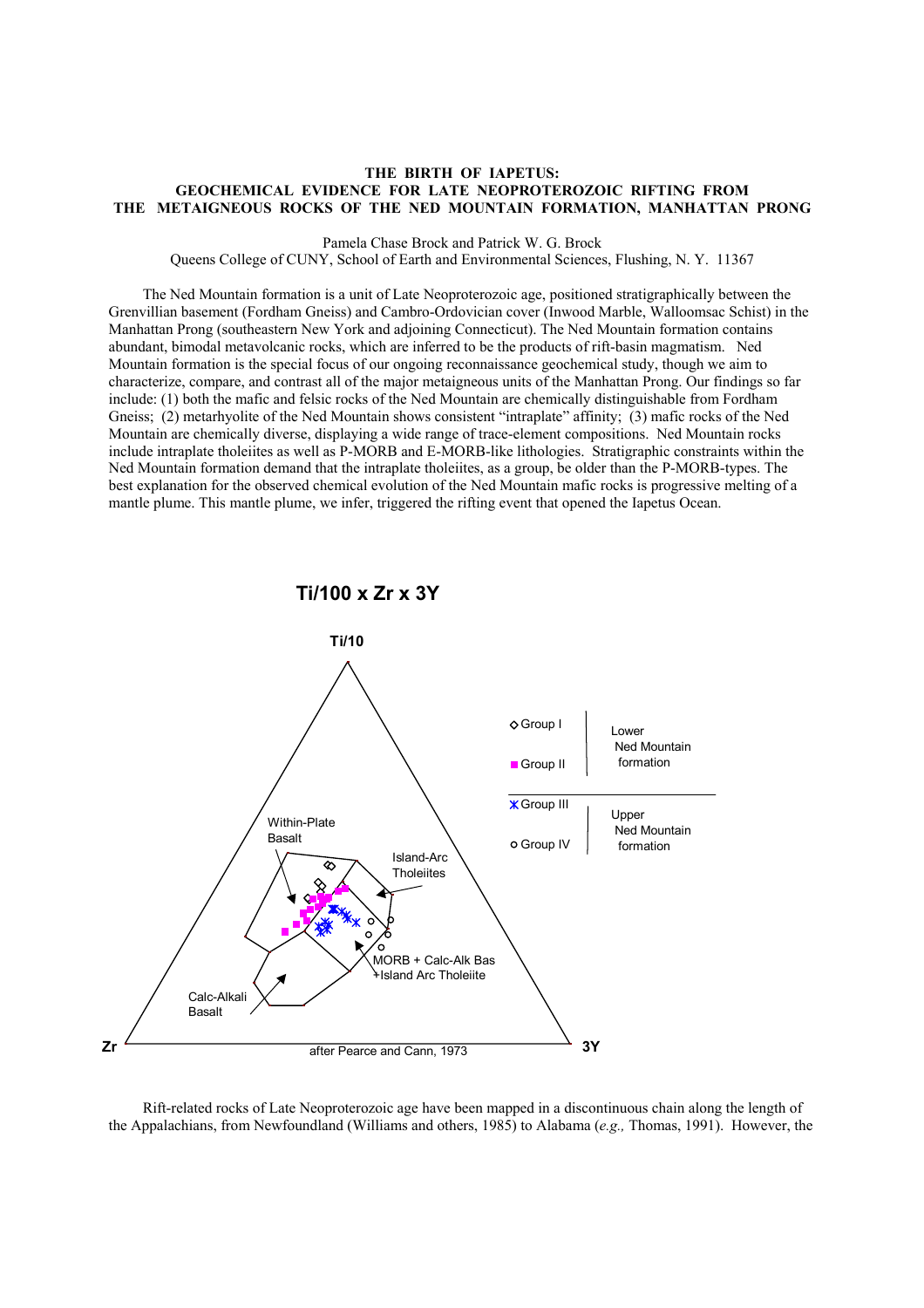rift-related strata of the Manhattan Prong, the Ned Mountain formation, have only recently been distinguished (Brock, 1989; 1993). This unit was not recognized during the first 110 years of geological investigations in the Manhattan Prong because of the complexity of the Prong's structure, the high grade of Ordovician regional metamorphism, and the many resemblances between Ned Mountain lithologies and those of other stratigraphic units.

Geochemical analysis of the Manhattan Prong's metaigneous rocks provides an independent test for our stratigraphic interpretations. We have found that the Grenvillian-aged mafic rocks of the Manhattan Prong are typically depleted in Nb and Ta; both arc-tholeiite and calc-alkaline metabasalt appear to be present. Associated felsic rocks plot as volcanic-arc granite on a Rb versus Nb+Y diagram. Fordham gneisses share their volcanic-arc affinity with neighboring portions of the Grenville province in the northern Appalachians (*e.g.,* McLelland and Chiarenzelli, 1990).

Lithically varied rift-facies strata of the Ned Mountain formation unconformably overlie the arc-related rocks of the Fordham Gneiss. Despite the sedimentological diversity, the chemical compositions of the mafic rocks relate to their stratigraphic position within the Ned Mountain formation, and are independent of the nature of adjoining lithology. Thus, intraplate tholeiites (Groups I & II, Fig. 1) occur near the base of the sequence, where they are interbedded at some locations with quartz-feldspar-garnet-sillimanite gneisses, at other locations with graphitic, orthoamphibole-bearing basal metasandstones, at still other locations with calc-silicate rocks or quartz-feldspar granofels. The upper part of the Ned Mountain formation consists largely of bimodal metavolcanic sequences, layered metavolcaniclastic rocks, quartz-feldspar granofelses, and calc-silicate rocks. All of these lithologies are accompanied by amphibolites with P-MORB or E-MORB chemistry (Groups III & IV, Fig. 1). Basal metaconglomerates with E-MORB- type amphibolitic interlayers sit directly on Fordham Gneiss at some localities; at these places, intraplate tholeiites are absent. Younger portions of the Ned Mountain formation are more broadly distributed than older ones, revealing the Fordham-Ned Mountain contact to be time-transgressive.

Trace-element and REE data further illuminate the origin of the Ned Mountain mafic rocks. An underlying unity appears to be present among the disparate lithologies; most of the intraplate and E-MORB rocks can be understood as products of progressive melting of a primitive source. However, the high Ba/Nb and La/Nb ratios of certain rocks require inputs from either continental-lithospheric mantle or substantial crustal contamination. Drawing on a combination of chemical (trace-element and REE) and stratigraphic evidence, we propose the following model: First, a primitive-mantle source melted at depth (garnet peridotite field), yielding increasing degrees of melt over time. Later, continental-lithospheric mantle began to melt extensively, and these melts mixed in varying proportions with the primitive-mantle melts. Finally, the primitive source generated melt at shallow depth (spinel peridotite field).

This model envisions a plume origin for the Ned Mountain basalts and for the associated rifting. The region affected by this plume would have been many hundreds of kilometers in diameter, since Ned Mountain-like intraplate tholeiite has been reported north into Quebec (*e.g.,* Vermette and others, 1993), and at least as far south as the Pennsylvania/Maryland border (*e.g.,* Smith and others, 1991). Rift-related igneous activity in the Manhattan Prong continued to at least 562+/-5.5 Ma (Rankin and others, 1997), and was followed by development of the Cambro-Ordovician carbonate bank; the Iapetus Ocean had been born.

## **ACKNOWLEDGMENTS**

XRAL Laboratories performed the chemical analyses; funding for the analytical work was provided by PSC-CUNY grant #669223. Many of the samples were collected in the course of our mapping for the STATEMAP project, which was supported by the New York State Geological Survey and the United States Geological Survey.

## **REFERENCES**

- Brock, P. C., (1989), Stratigraphy of the northeastern Manhattan Prong, Peach Lake quadrangle, New York-Connecticut, *in* Weiss, D., ed., Field Trip Guidebook, New York State Geological Association, 61<sup>st</sup> Annual Meeting, 1-27.
- Brock, P. C., (1993), Geology of parts of the Peach Lake and Brewster quadrangles, southeastern New York and adjacent Connecticut, and basement blocks of the north-central Appalachian, [Ph.D. thesis], City University of New York, 494 p.
- McLelland, J. M., and Chiarenzelli, J. R., (1990), Geochronological studies in the Adirondack Mountains and the implications of a Middle Proterozoic tonalitic suite, *in* Gower, C. F., Rivers, T., and Ryan, B., eds., Mid-Proterozoic Laurentia-Baltica, Geological Association of Canada Special Paper 38, 175-194.